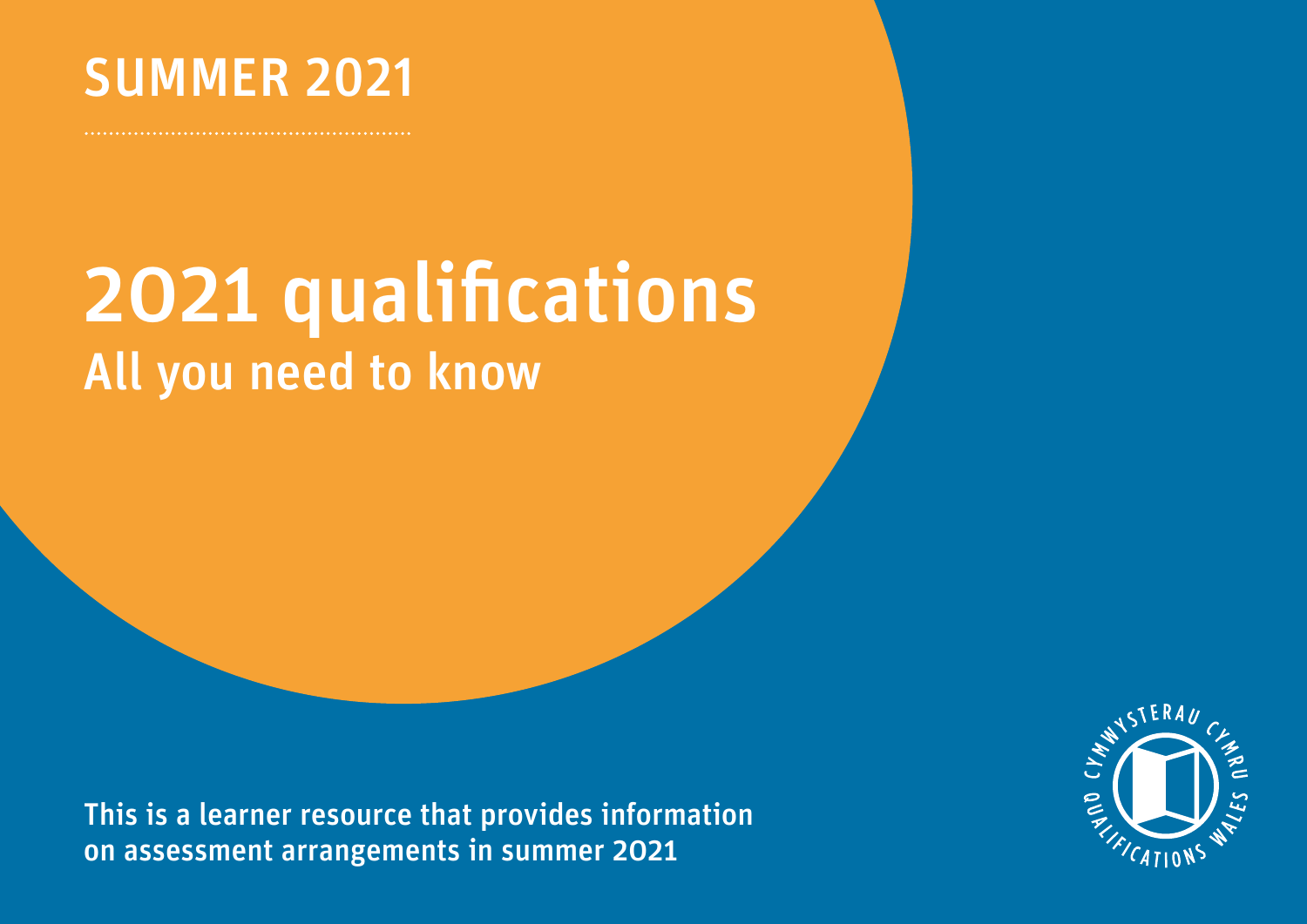

## Introduction

**Your school or college (what we refer to as your 'centre') will award your GCSE, AS and A level grades based on their judgement of your attainment in a subject. These are called Centre Determined Grades.**

This means you should be able to move on to your next stage of learning or employment.

Our guidance for centres, alongside detailed guidance from WJEC, has all the information schools and colleges need. It confirms which decisions teachers need to make, how they should make those decisions and what types of evidence they can use when they award grades for each qualification.

**Centre determined grades are for Wales only approved qualifications, there are different arrangements for GCSE and A levels offered in England that are also taken by some learners in Wales. You can find out more about these on [Ofqual's website.](https://www.gov.uk/government/organisations/ofqual)**

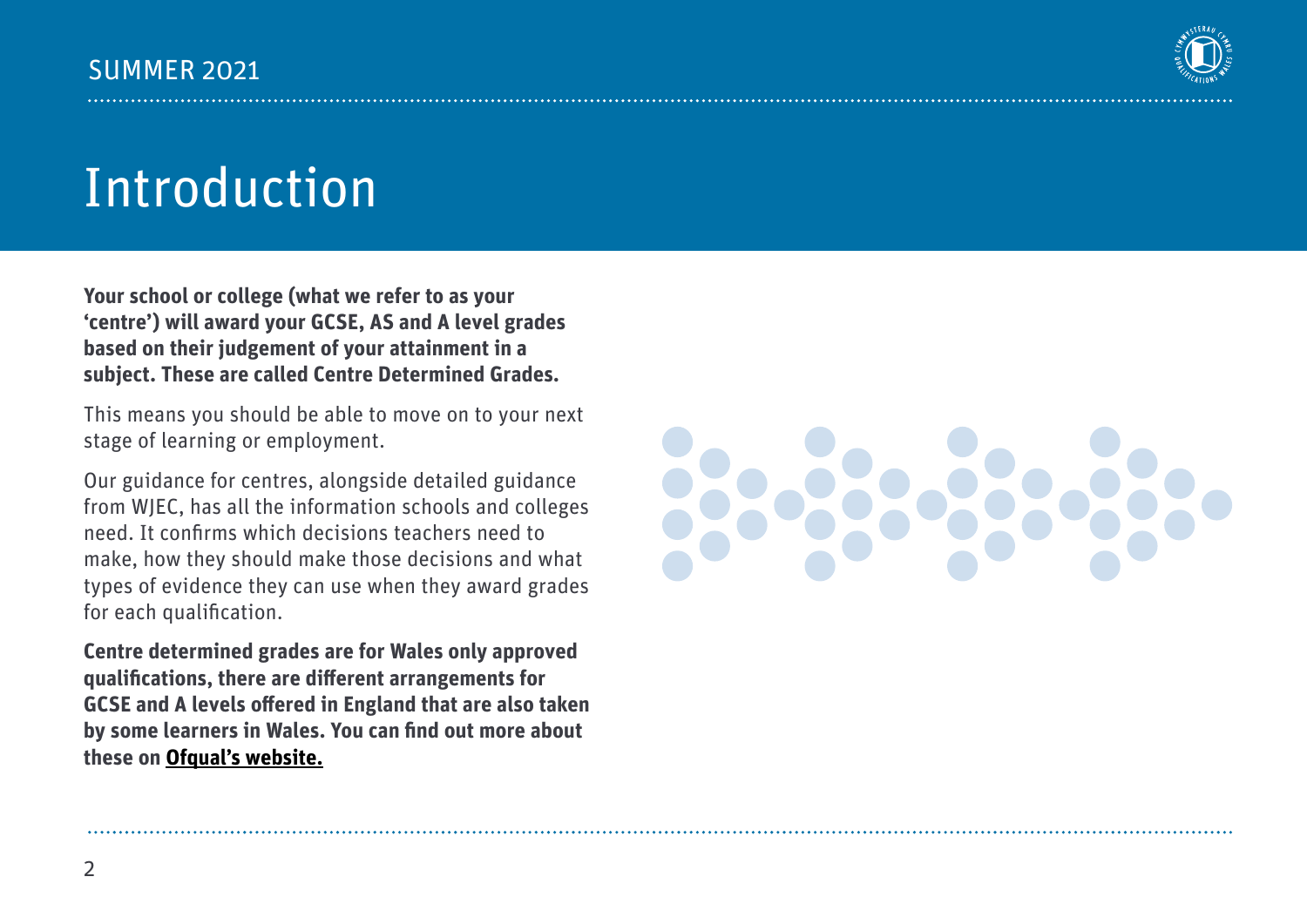

## Contents

1

- 
- 2 What are Centre Determined Grades?
- 3 How will schools and colleges determine a grade? Key dates for learners<br>What are Centre Determined Grades?<br>How will schools and colleges determi<br>Mow will you be assessed?<br>Who will check the grades?<br>Now can a private candidate access gr<br>When will results be announced?<br>Can
- $\left| 4 \right\rangle$
- 5
- 6 How will you be assessed?<br>Who will check the grades?<br>How can a private candidate access grades?<br>When will results be announced?<br>Can you appeal against your grades?
- 7
- 8
- $\mathbf{Q}$
- 10 How will this impact on my further and higher education? How can a private candidate access grades?<br>When will results be announced?<br>Can you appeal against your grades?<br>What about vocational qualifications?<br>How will this impact on my further and high<br>Further help and support
- 11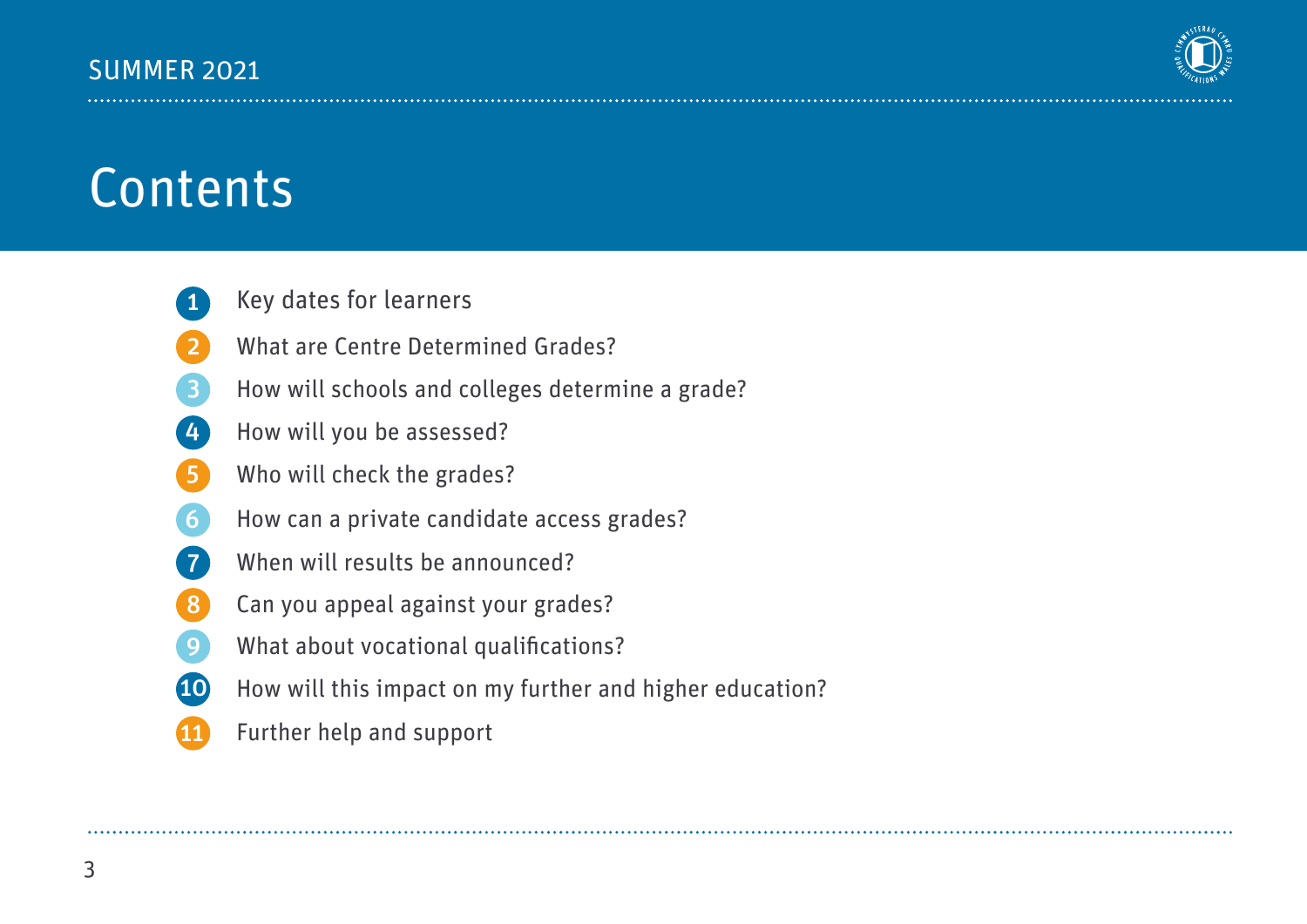

#### Key dates for learners 1

outcome of any review.

| Your school or                                                                                                             | In June                                                                                                | By 2 July                                                                                                                                           | 10 Aug                                                                   | 12 Aug                                                                    | More information                                                     |
|----------------------------------------------------------------------------------------------------------------------------|--------------------------------------------------------------------------------------------------------|-----------------------------------------------------------------------------------------------------------------------------------------------------|--------------------------------------------------------------------------|---------------------------------------------------------------------------|----------------------------------------------------------------------|
| college will tell you<br>what assessment<br>evidence will be<br>used to determine                                          | You will receive<br>your provisional<br><b>Centre Determined</b>                                       | Your school or<br>college will submit<br>provisional Centre                                                                                         | AS and A level<br>Results Day.                                           | <b>GCSE Results</b><br>Day.                                               | about the full<br>appeals process<br>will soon be made<br>available. |
| your grade. This<br>might include<br>evidence from<br>assessments<br>already completed<br>or evidence<br>collected through | Grades and you will<br>have the chance to                                                              | <b>Determined Grades</b><br>to WJEC. These<br>grades are still<br>provisional at this<br>stage as WJEC will<br>need to undertake<br>some additional | 10 Aug - 17 Sept                                                         | 24 Aug - 21 Sept                                                          |                                                                      |
|                                                                                                                            | ask for your grades<br>to be reviewed, if<br>you believe there<br>has been an error.<br>Your school or |                                                                                                                                                     | The window for<br>Stage 2 appeals on<br>AS/A level results<br>with WJEC. | The window for<br>Stage 2 appeals on<br><b>GCSE</b> results<br>with WJEC. |                                                                      |
| new assessments.                                                                                                           | college will explain<br>how they'll do this<br>and tell you the                                        | checks with your<br>centre.                                                                                                                         |                                                                          |                                                                           |                                                                      |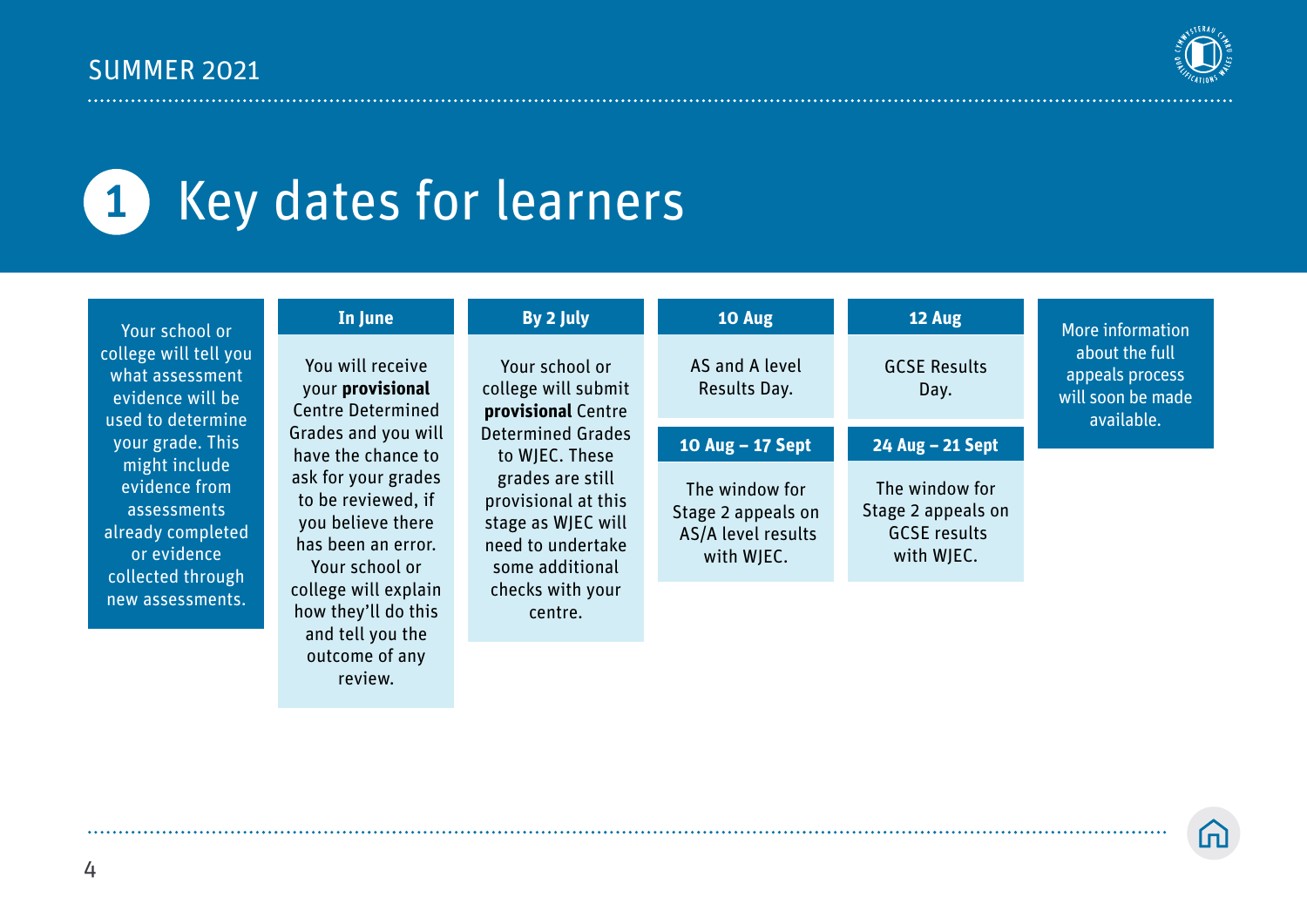

# What are Centre Determined Grades?

#### **The way your grades will be awarded in 2021 is different from last year. Centre Determined Grades are not predicted grades.**

Your grades will be based on a range of evidence from assessments you've completed while you have been studying for your qualification.

Centres have been given guidance but have a great deal of flexibility and can choose the evidence that they use to determine grades. This might be from assessments you've already completed or from new assessments. What is important is that your centre needs to be confident that the evidence will support the correct grade being awarded.

We know that many learners will have completed less work this year because of the disruption to learning. However, as the organisation that regulates

qualifications for Wales, we don't expect it to be any easier or harder to achieve a grade this year, than in other years.

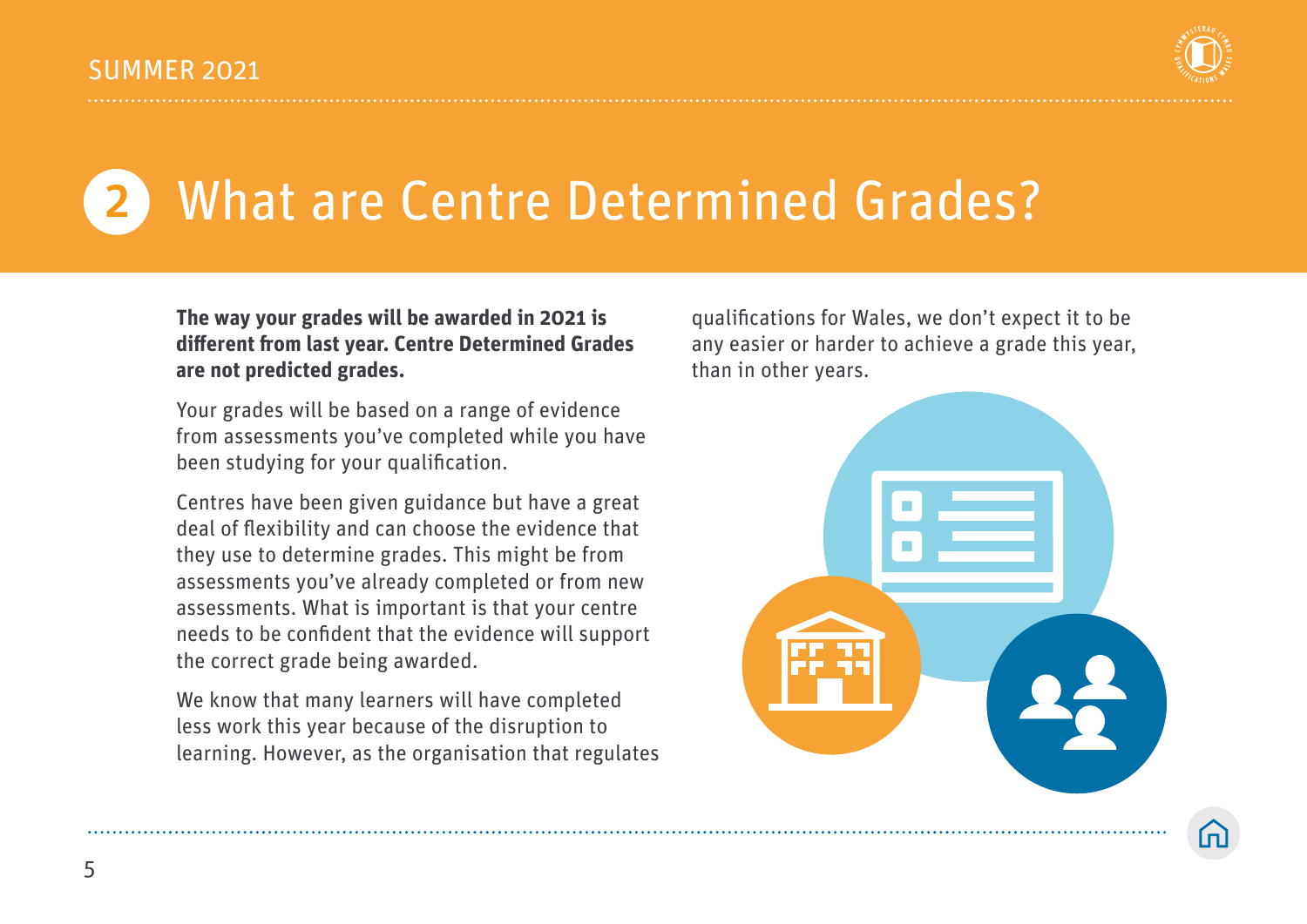

#### How will schools and colleges determine a grade? 3

**Schools and colleges will need to collect evidence so that they can make sound, objective judgements about the grades you are awarded.** 

When your school or college decides which assessments to use, they will consider how much of the course content you've covered, so you won't be assessed on anything you haven't been taught. This may mean that learners will be awarded the same grades having covered different content in a subject.

Schools and colleges can design their own assessment tasks and/or use WJEC assessment materials.

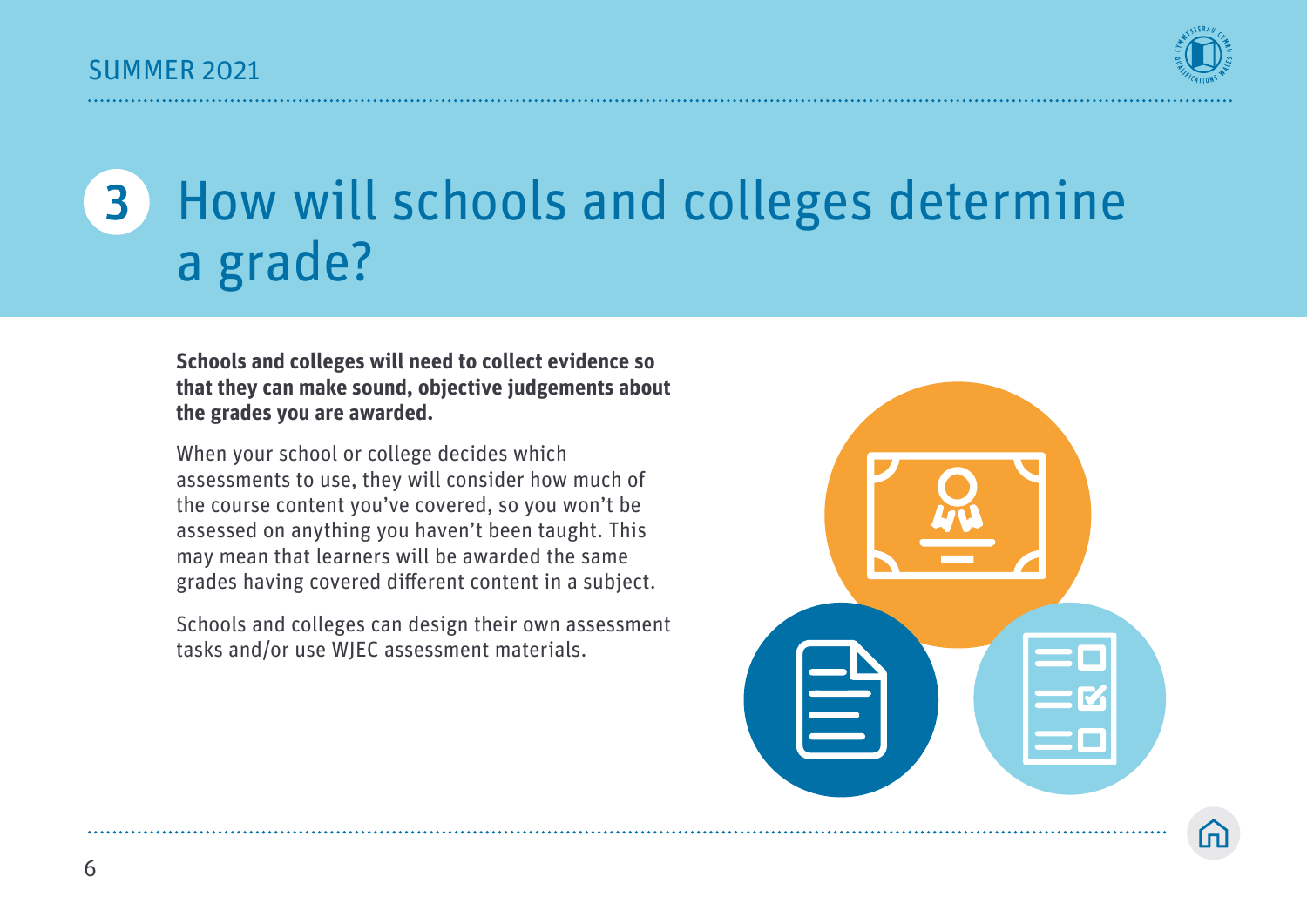

#### How will you be assessed? 4

**Schools and colleges will need to make sure that their decisions are fair to all learners, that they promote equality and avoid discrimination.** 

Your school or college will need to explain to you and your parents/carers how your grades will be decided and the evidence that will be used to inform the grade. They will consider any access arrangements that you may need when you complete your assessments.

This will help you and parents/carers to understand the process; it will also help support the appeals process.

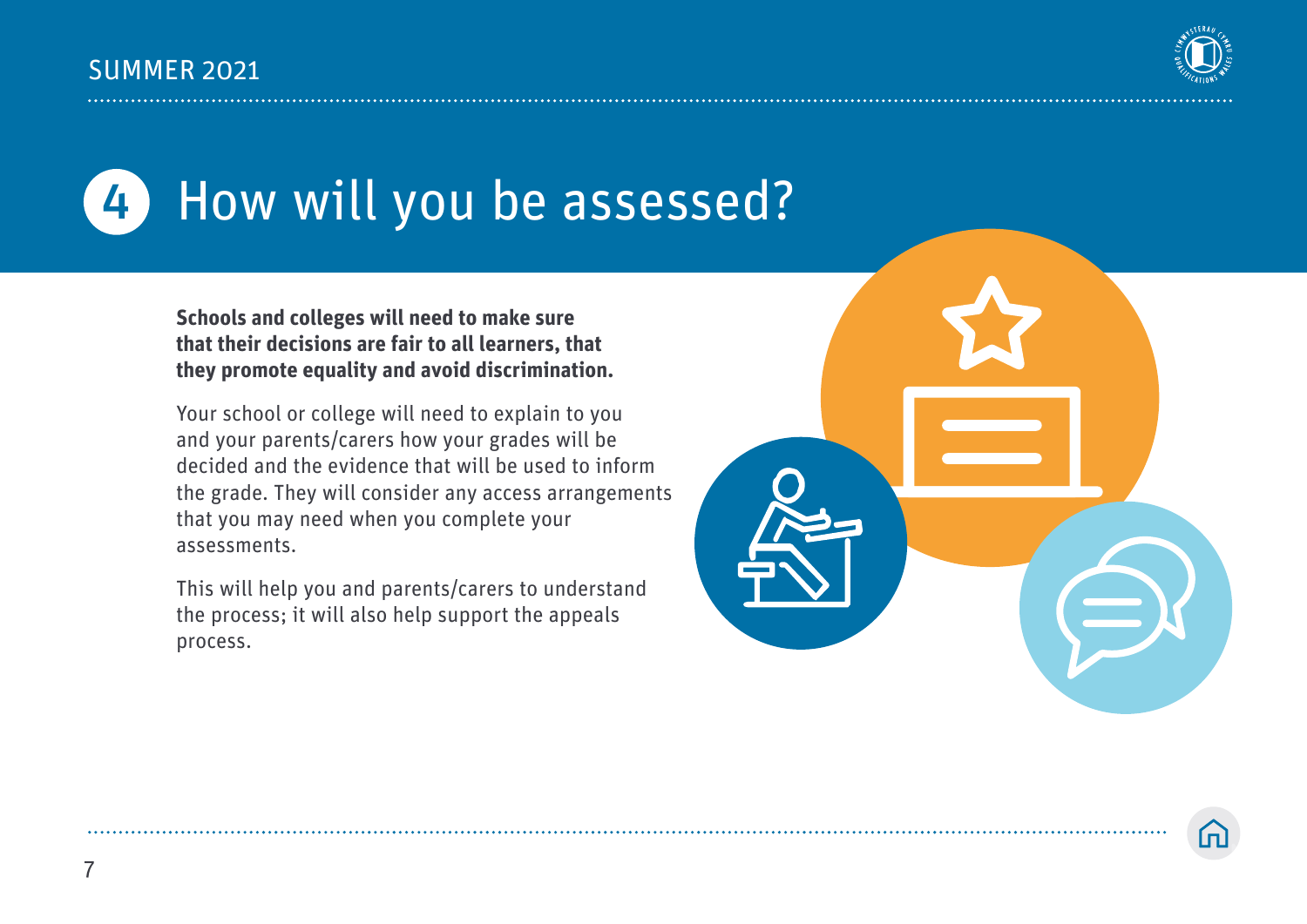

#### Who will check the grades? 5

#### **WJEC will check your school or college's plans to determine grades.**

Once provisional grades are submitted, WJEC will carry out some checks to make sure that centres have followed the plans they had put in place. If there are any issues, these will be discussed with your school or college.

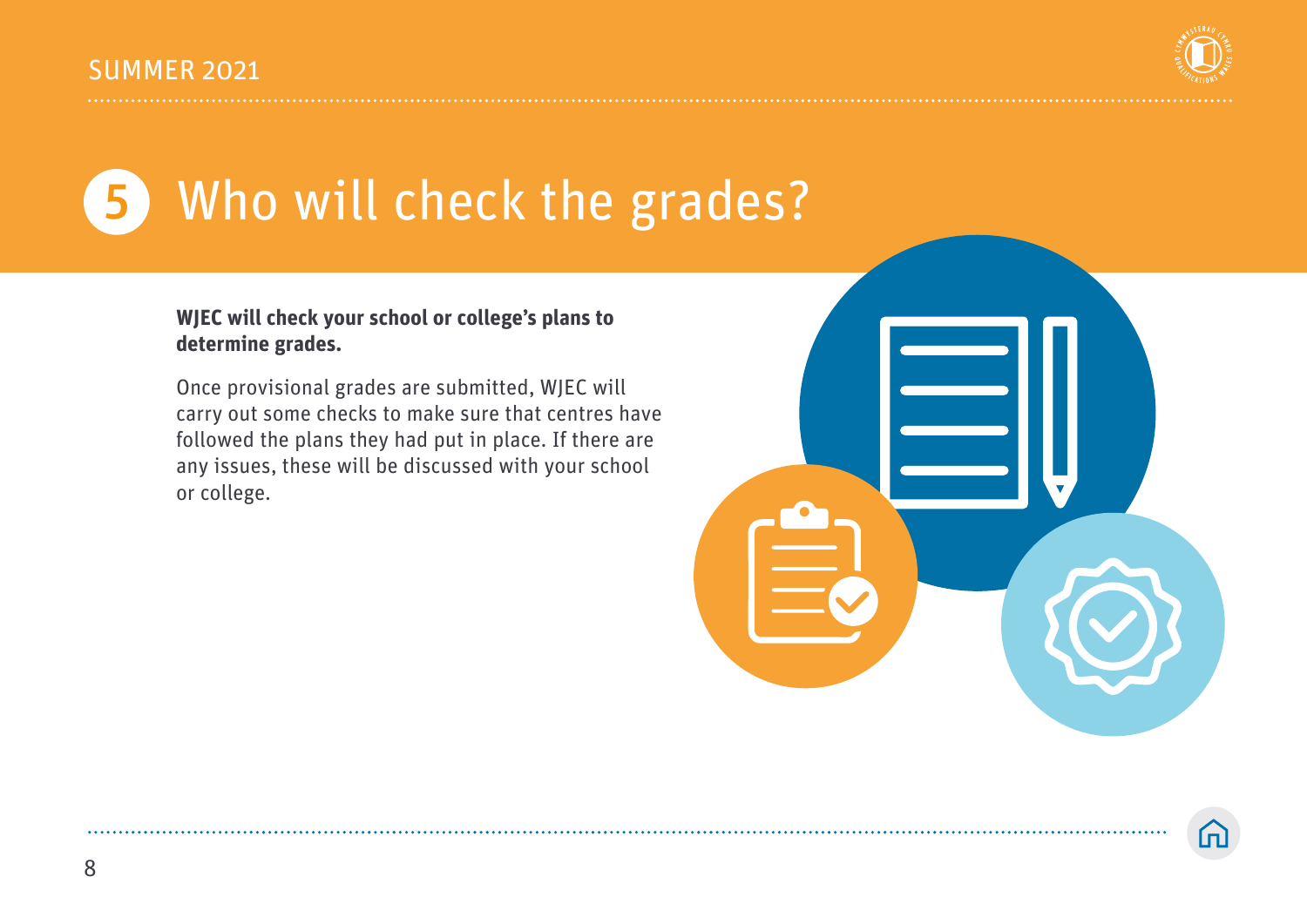

## 6 How can a private candidate access grades?

**If you are a private candidate who has a school or college willing to make entries for you, you will follow a similar process to other learners and the school or college will award a Centre Determined Grade.**

Host centres have been made available across Wales for learners who do not have this established relationship.

These host centres will liaise with you to arrange assessment opportunities.

WJEC will provide suitable assessments and will mark your work and determine your grade. WJEC will also ensure a process is available for you to request a review of grades, if you think there has been an error.

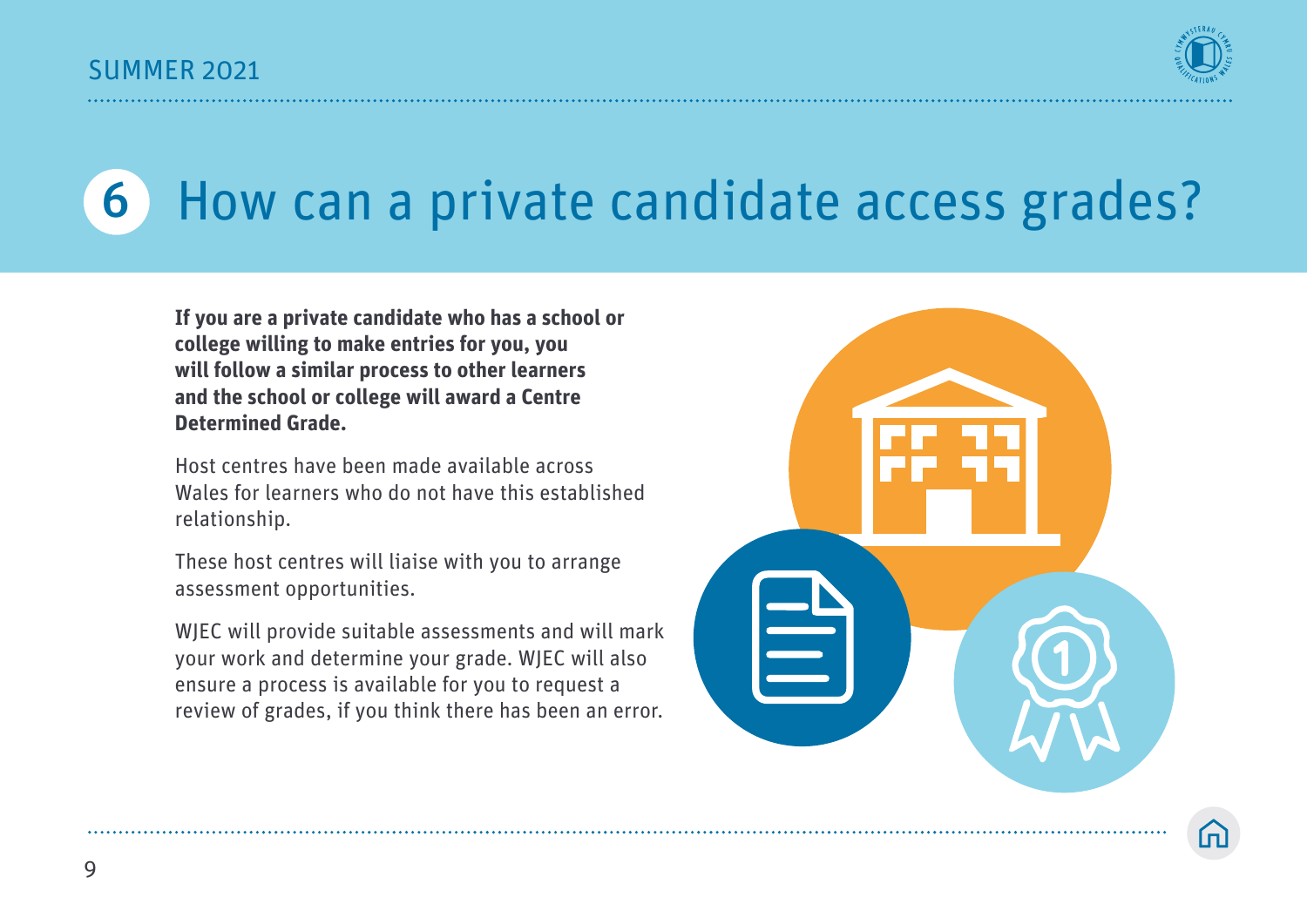

## **7** When will results be announced?



. . . . . . . . . . . . . . . . .

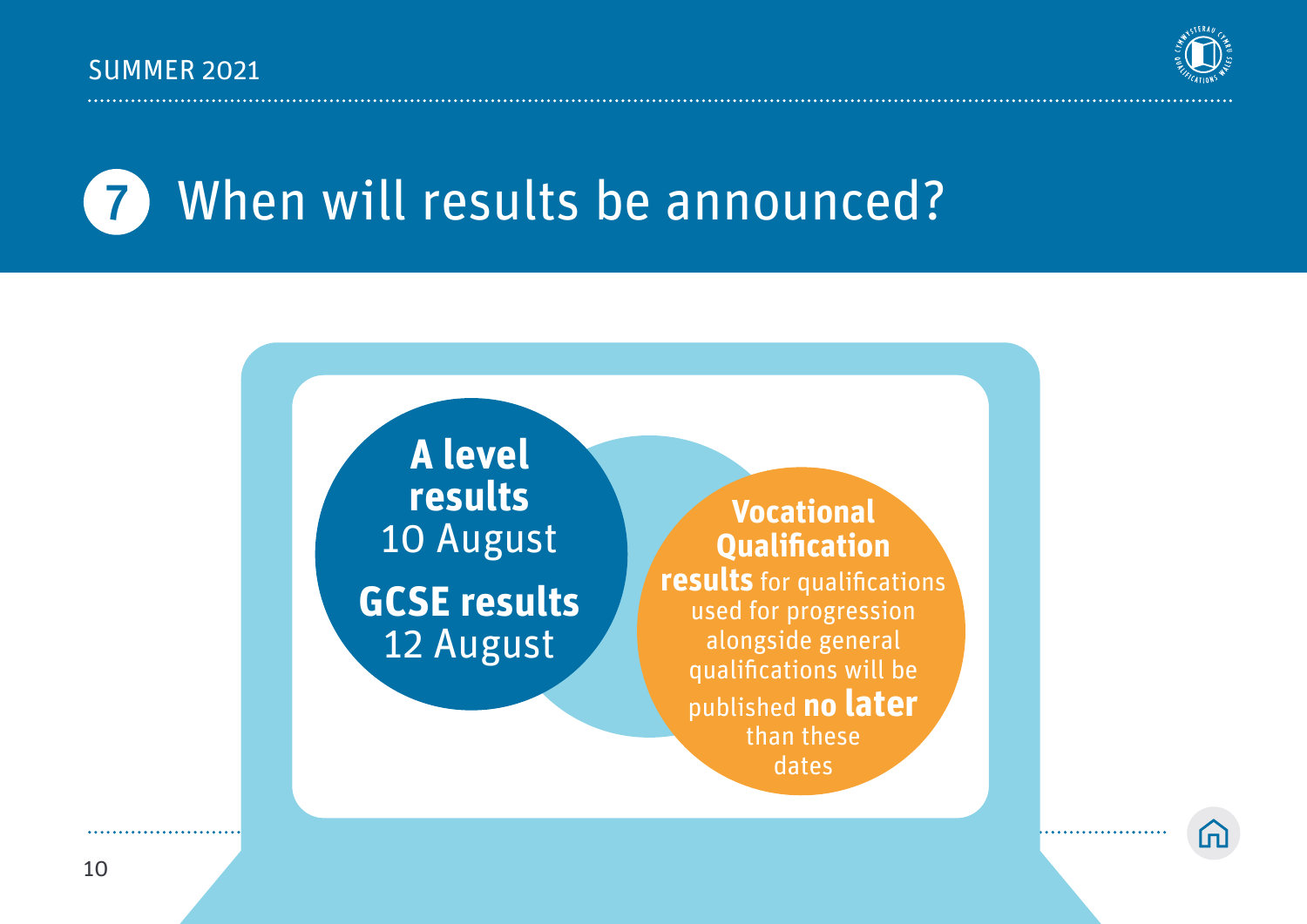

## 8 Can you appeal against your grades?

### The appeals process will have  $3$  stages.

The first stage is conducted by your school or college and will be completed before the end of the summer term.

The second stage, following completion of stage1, can be requested after results day and is run by WJEC

The final stage, following completion of stage 2, is run by

#### **Centre review STAGE**

A learner can request for a centre review of the provisional **Centre Determined Grade on** the grounds that there has been an error in the determination of their grade. Learners must give a reason why they believe there has been an error in the determination of their grade.

Grades can go up, down or remain the same as a result. **STAGE Appeal to WIEC** (following completion of Stage 1)

> An appeal to WJEC on the grounds that the judgement that the centre has made is unreasonable and/or a procedural error has been made. Learners must give a reason why they believe the centre has made an unreasonable judgement and/or a procedural error.

> Grades can go up, down or remain the same as a result.

**EPRS - Qualifications Wales** (following completion of Stage 2)

**STAGE** 

**A request to Qualifications Wales** for an Exam Procedures Review Service (EPRS) to review whether **WJEC has followed the required** procedures.



Qualifications Wales. More information will be available on our website shortly.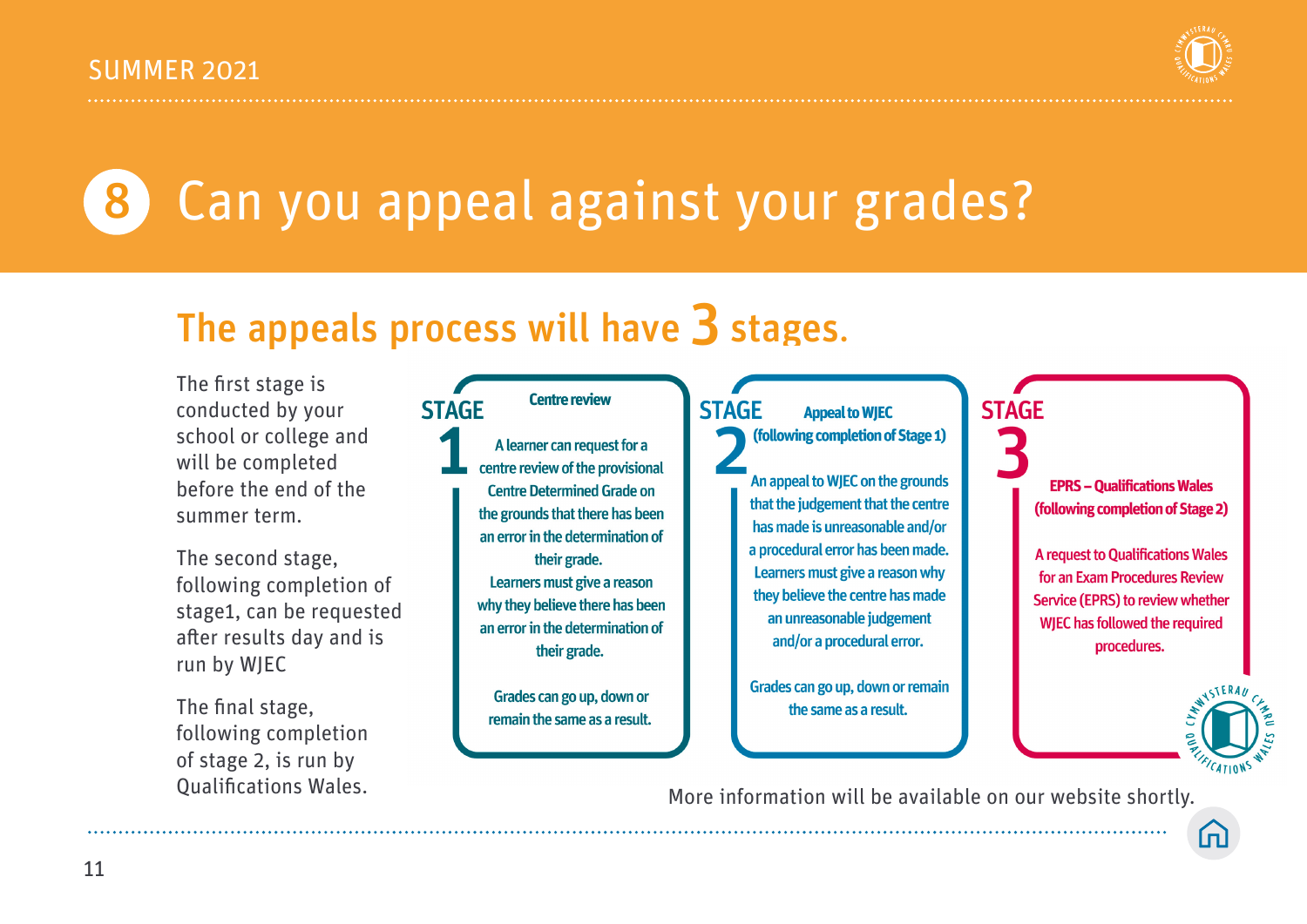

## 9 What about vocational qualifications?

**Many vocational qualifications taken in Wales are also taken by learners in England and Northern Ireland. However, some qualifications (such as Essential Skills and those in Health and Social Care, and Childcare) are only available in Wales.** 

Decisions have been made to make sure the approaches to awarding in 2021 are the same, regardless of where they are taken.



MORE INFORMATION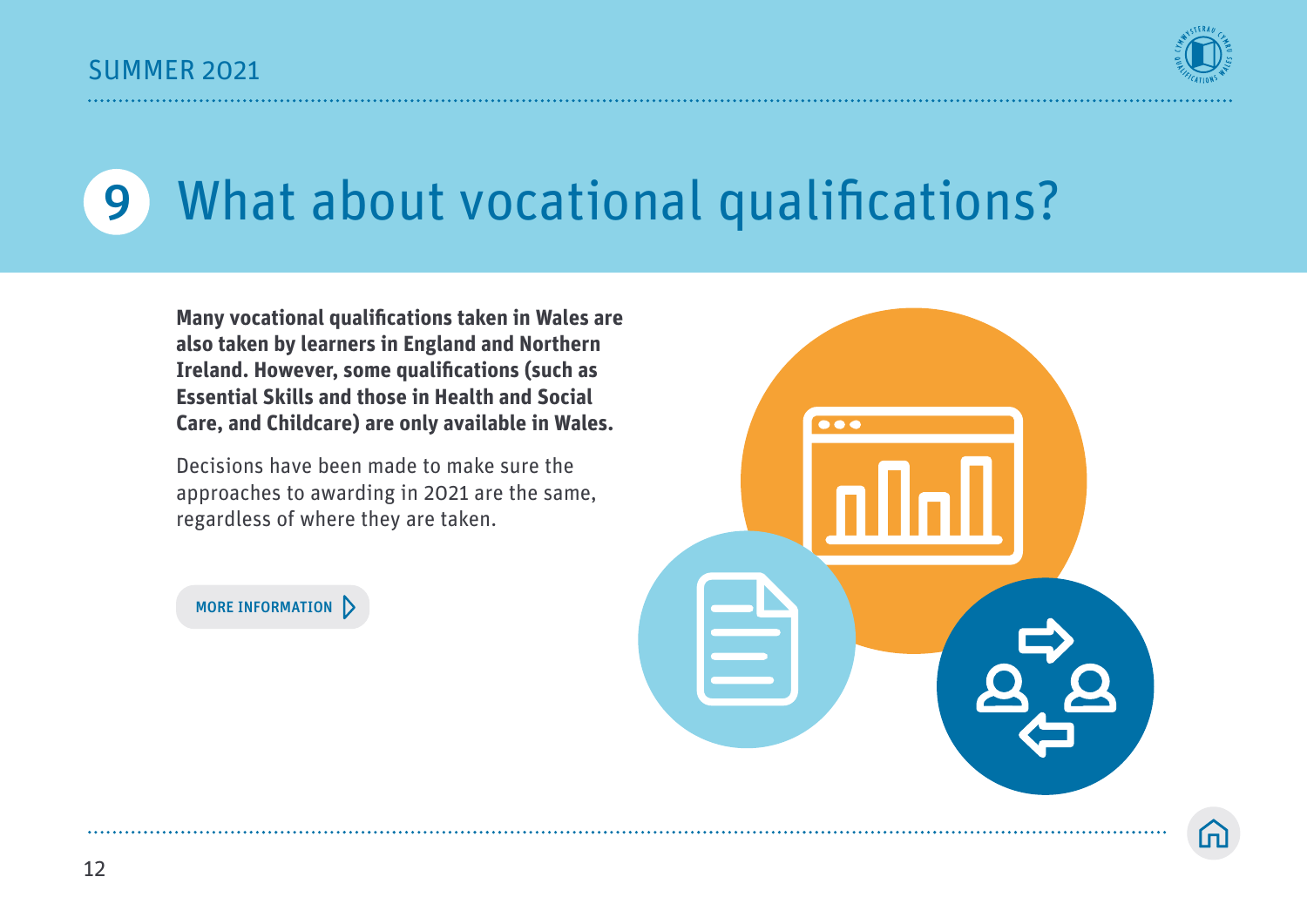

### What are the arrangements for vocational qualifications that are similar to an A level or GCSE?

Qualifications such as BTECs, WJEC Vocational Awards and Applied Certificates and Diplomas or the new Health and Social Care: Principles and Contexts qualifications will be awarded a Centre Determined Grade based on a range of assessment information, in the same way as GCSEs and A Levels. You should receive your results no later than those learners studying for GCSEs and A levels.

**A** MORE INFORMATION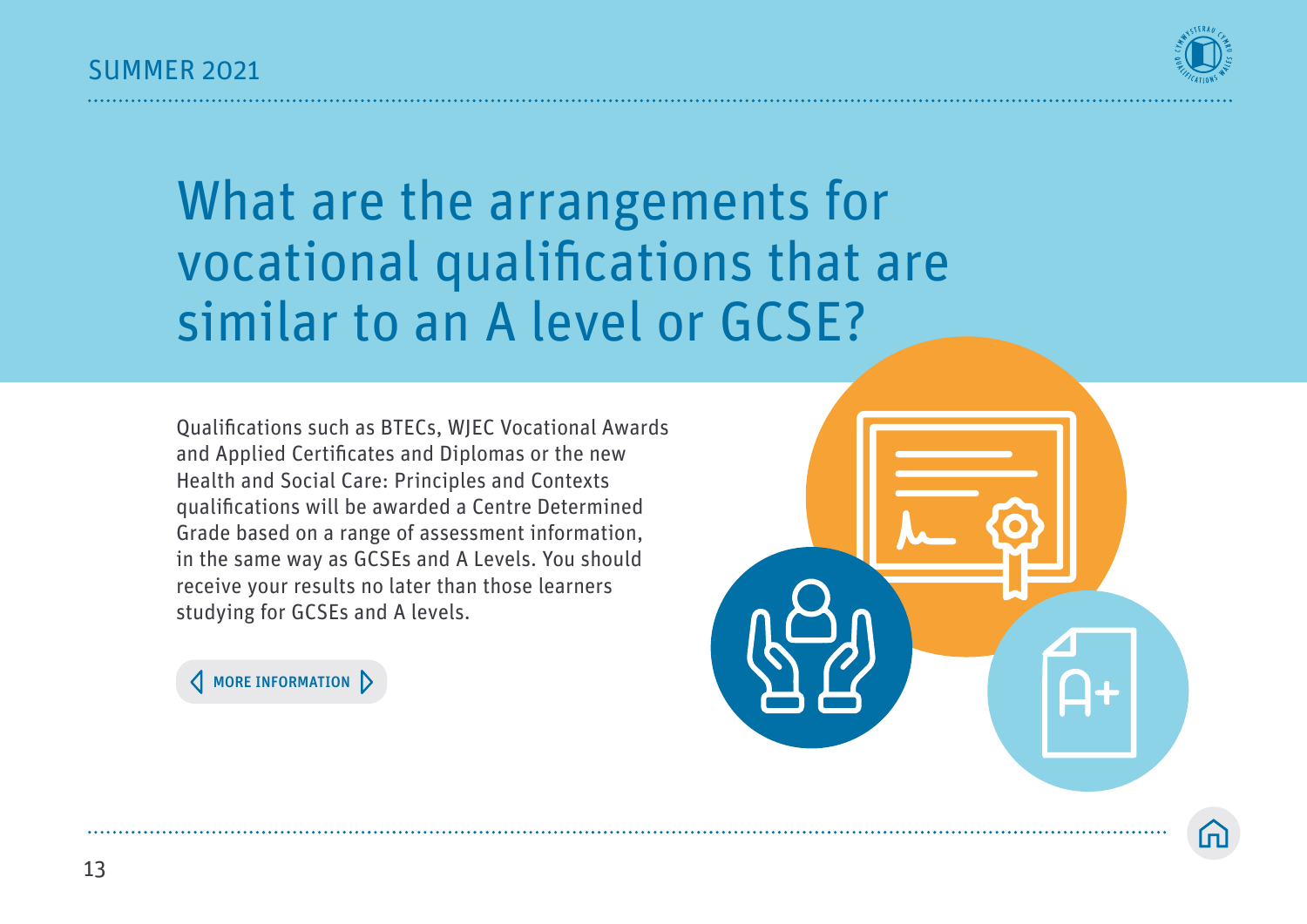

What about vocational qualifications that are not similar to GCSE or A level but are used for progression to further study or employment?

Assessments for these qualifications can continue where it's safe to do so, remotely or in person. Adaptations that have been put in place will still be available. If you can't take the assessment when planned, then alternative arrangements will be available to give you every chance to progress.

This is the case for Essential Skills Wales qualifications.

**A** MORE INFORMATION

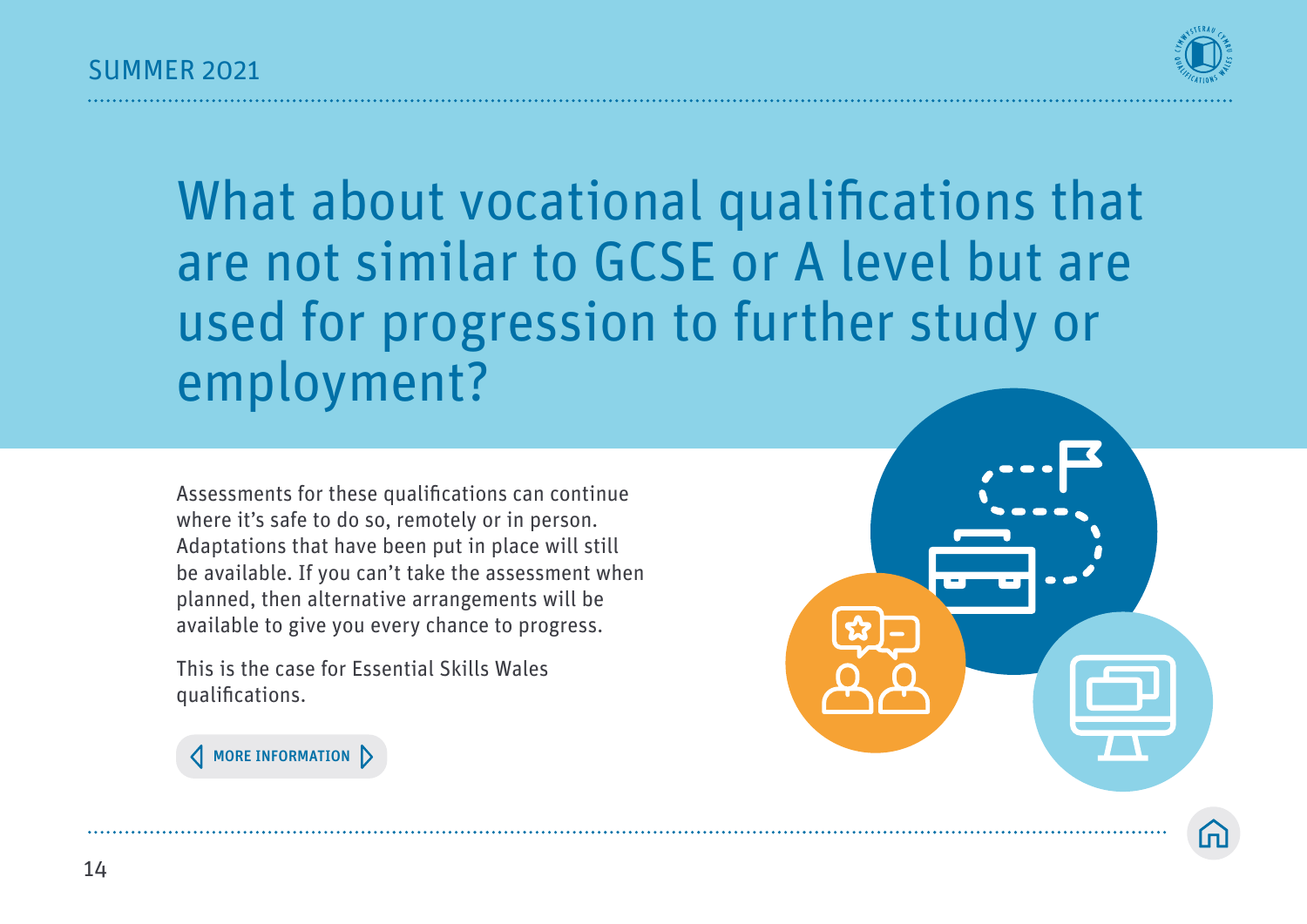

What are the arrangements for vocational qualifications that require learners to demonstrate practical or occupational competency?

In subjects such as, plumbing, construction, performing arts or hairdressing, where practical skills are being assessed, these should continue as normal using adaptations and in line with Welsh Government's operational guidance. In some cases, your assessment may need to be delayed until it can be carried out safely in line with public health guidance.

MORE INFORMATION

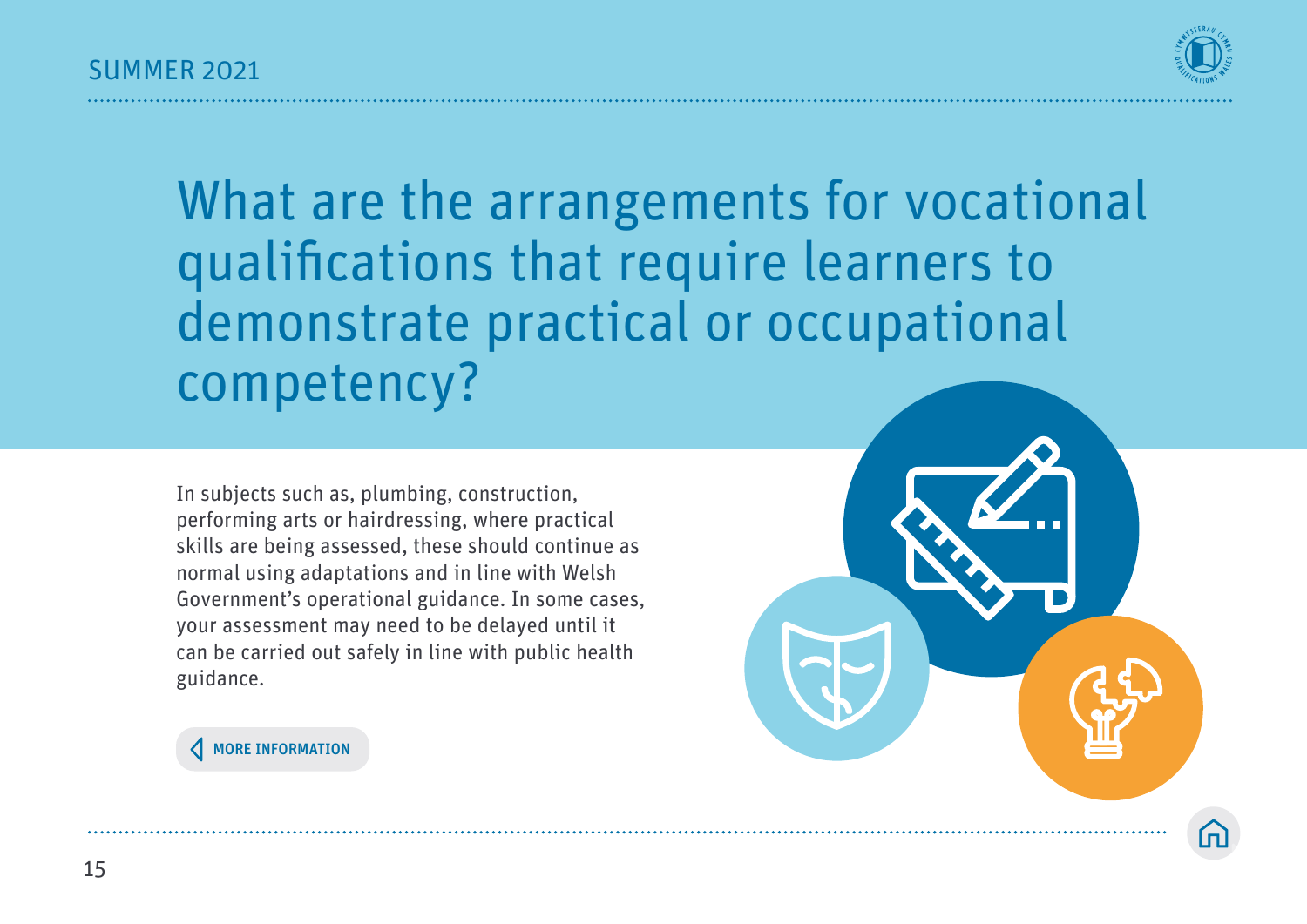

#### How will this impact on my further and higher education? 10

Grades for GCSE and A levels will be awarded in similar ways across the UK to allow progress to higher and further education.

Higher and further education stakeholder groups have been kept up to date on the assessment arrangements in Wales for summer 2021.

Learners should not contact Universities with provisional results. Only final results received on results days will be acknowledged.

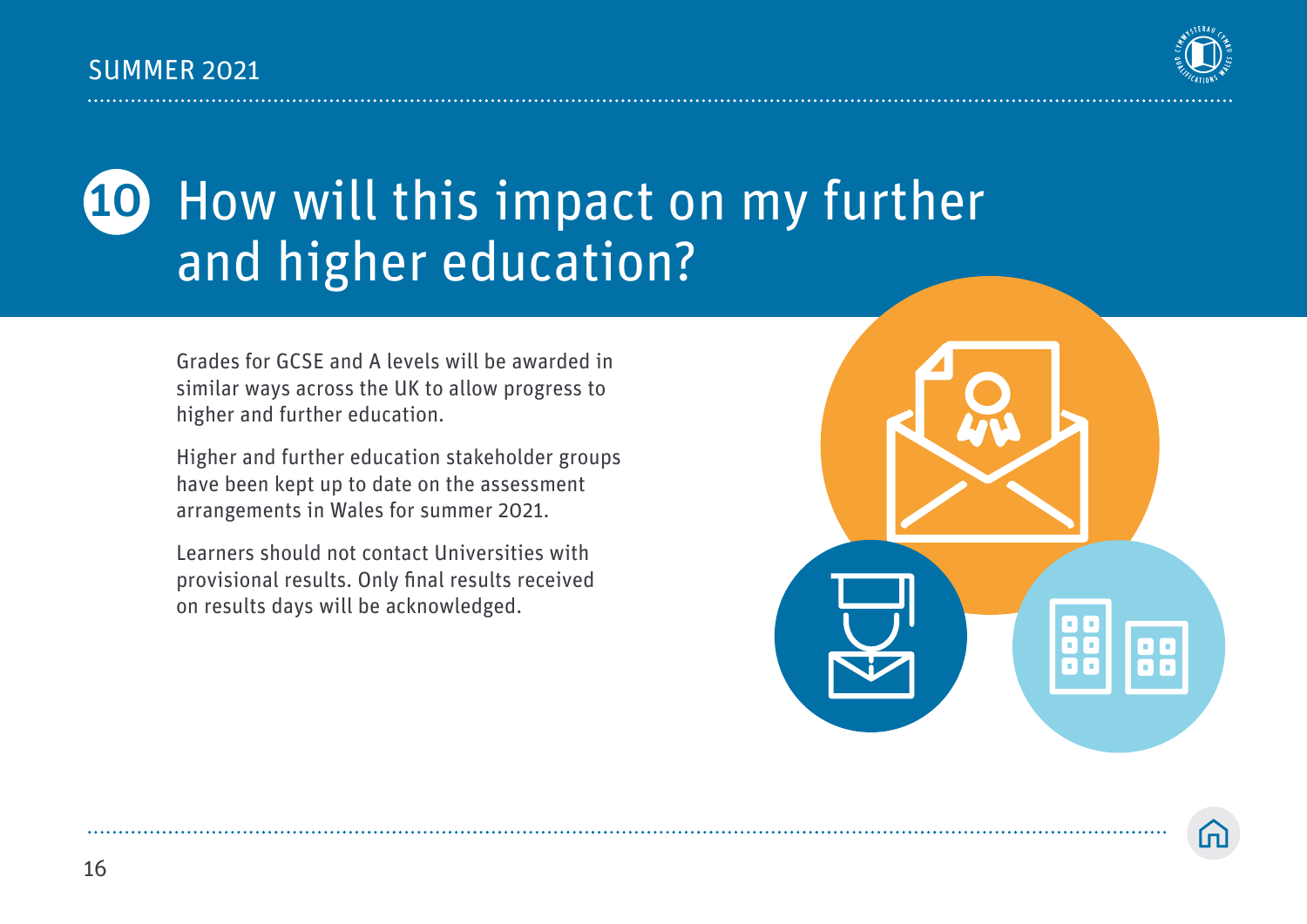

# Further help and support

We understand that it can be an anxious time for learners and parents/carers along with everyone involved in education at this time and we want to make sure you have access to the support and assistance you need. We have a help and support section on our **[website](https://qualificationswales.org/english/awarding-2021/help-and-support/)** and links to additional support below.

### **Hwb**<sup>®</sup>

Welsh Government portal offering many free and confidential helplines and services.

CLICK HERE

As one of the principal mental health organisations in the country, Mind understands your needs and is there to provide confidential advice and support.



WIEC has a section on their website where you can get all the support you need – including access to wellbeing advice, and handy tips to help keep home-learning on track.